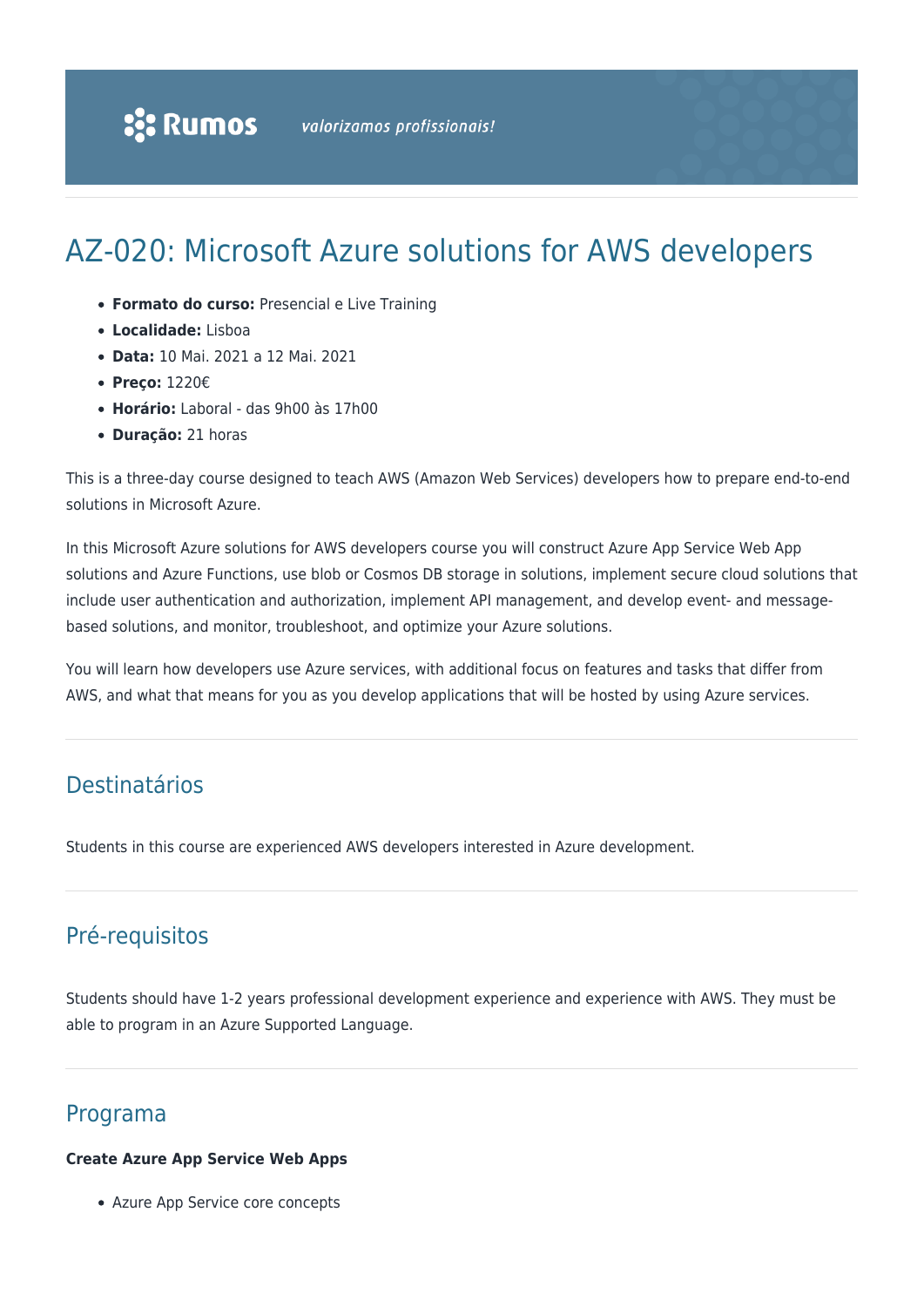- Creating an Azure App Service Web App
- Configuring and Monitoring App Service apps
- Scaling App Service apps
- Azure App Service staging environments

#### **Implement Azure functions**

- Azure Functions overview
- Developing Azure Functions
- Implement Durable Functions

#### **Develop solutions that use blob storage**

- Azure Blob storage core concepts
- Managing the Azure Blob storage lifecycle
- Working with Azure Blob storage
- Create an Azure Resource Manager Template

#### **Develop solutions that use Cosmos DB storage**

- Azure Cosmos DB overview
- Azure Cosmos DB data structure
- Working with Azure Cosmos DB resources and data
- Create and deploy ARM templates

#### **Create and deploy Azure Resource Manager (ARM) templates**

• Create and deploy ARM templates

#### **Implement user authentication and authorization**

- Implementing Microsoft idenity platform
- Implement Microsoft Authentication Library
- Secure app configuration data by using Azure App Configuration

#### **Implement secure cloud solutions**

- Manage keys, secrets, and certificates by using the KeyVault API
- Implement Managed Identities for Azure resources
- Secure app configuration data by using Azure App Configuration

#### **Implement API Management**

- Implement API Management
- Defining policies for APIs
- Securing your APIs

#### **Develop event-based solutions**

• Implement Azure Event Grid